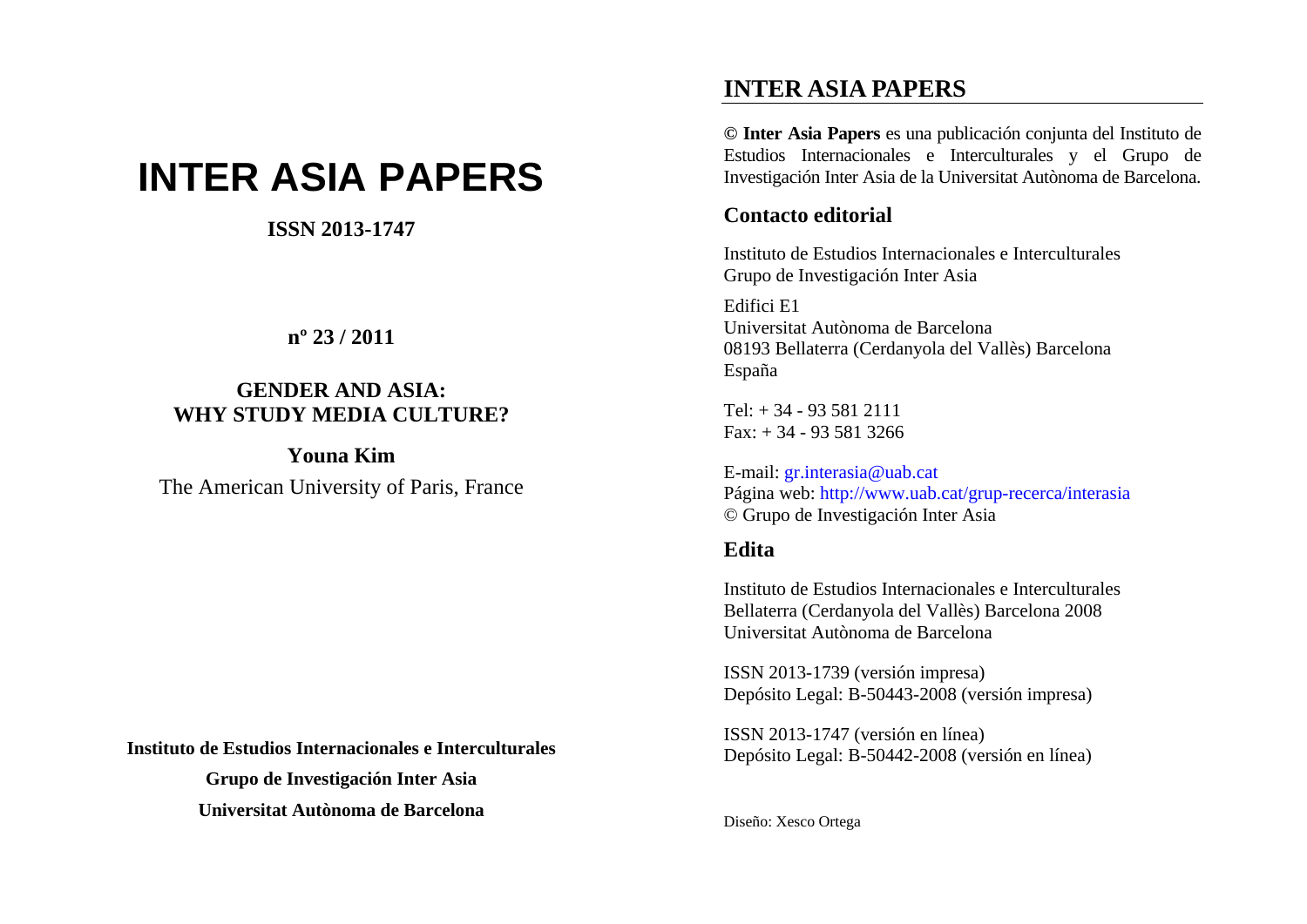#### **Gender and Asia: Why Study Media Culture?**

**Youna Kim** 

The American University of Paris, France

#### **Resumen**

Este artículo explora la experiencia cotidiana con los media de las mujeres en los países asiáticos, en contraposición a los enormes cambios y transiciones sociales. Los medios implican los complejos procesos del cambio y la transición social, desde el comportamiento de la vida diaria a la comprensión reflexiva del mundo global, o a la construcción de una nueva identidad y una constante tensión en su expresión dentro del día a día. Este artículo proporciona un análisis crítico de las consecuencias emergentes del consumo mediático en la vida diaria de las mujeres, en un momento en que los contextos políticos, económicos y tecnológicos son cada vez más globales. Se argumenta que la globalización de los media en Asia necesita ser reconocida como un recurso que se propaga, indispensable, altamente complejo y contradictorio para la construcción de la identidad dentro de la experiencia de la vida cotidiana

## **Palabras clave**

Media, género, Asia, consumo, reflexividad

## **Abstract**

This article explores women's everyday experience of the media in Asian countries in confrontation with huge social change and transition. The media involve the complex processes of social change and transition – from the conduct of everyday life, to the reflexive understanding of a global world, to the construction of a new identity and a constant tension in its expression within the everyday. This article provides a critical analysis of the emerging consequences of media consumption in women's everyday life at a time when the political, economic and technological contexts are becoming increasingly global. It argues that the media globalization in Asia needs to be recognized as a proliferating, indispensable, yet highly complex and contradictory resource for the construction of identity within the lived experience of everyday life.

# **Keywords**

Media, gender, Asia, consumption, reflexivity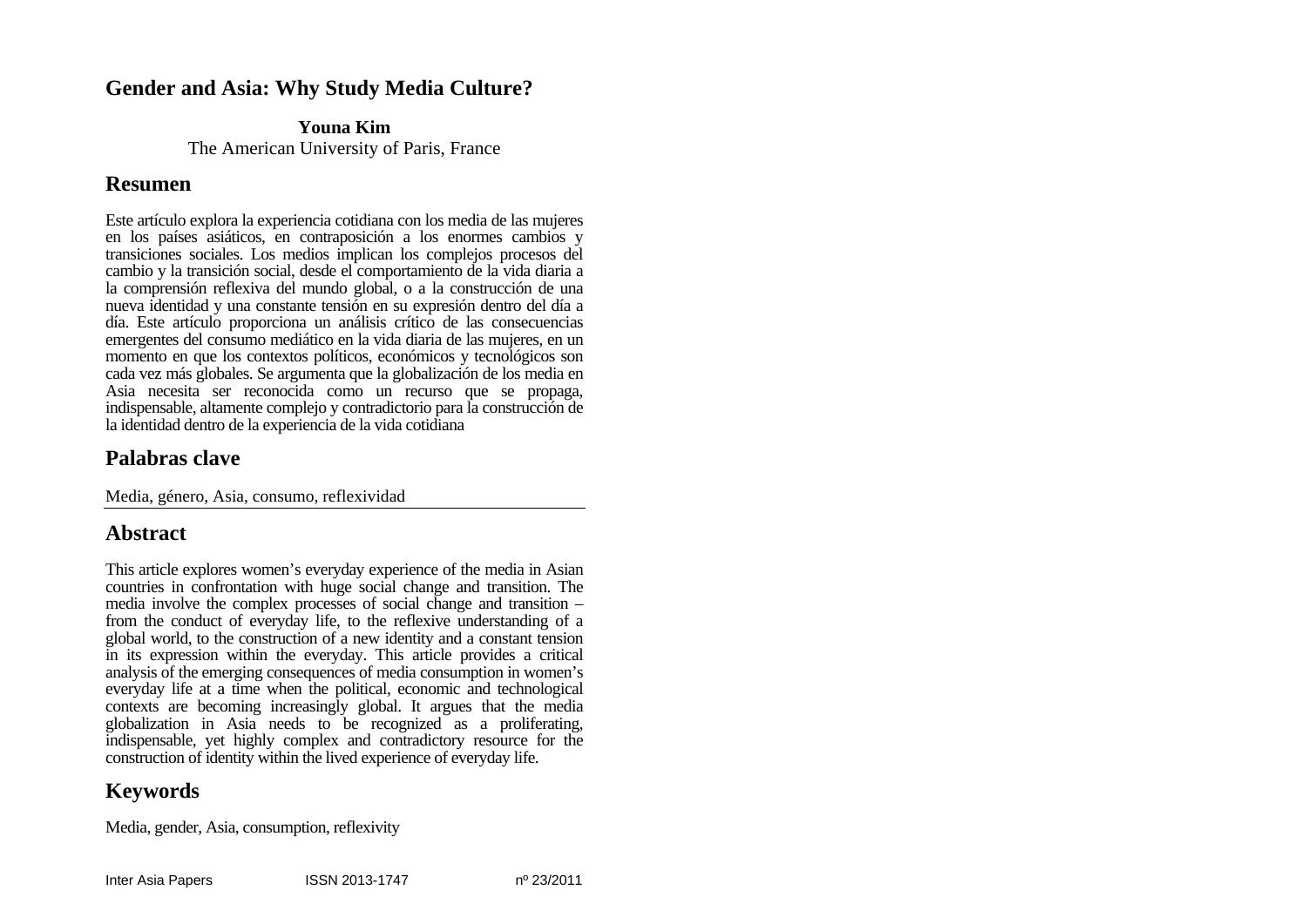1

#### **GENDER AND ASIA: WHY STUDY MEDIA CULTURE?**

**Youna Kim** The American University of Paris, France

### **Everyday Reflexivity and the Media**

The notion of reflexivity has, since the mid-1980s, been a crucial issue for social researchers in Western academic debates – notably in critical ethnography (Clifford and Marcus, 1986) and feminist epistemology (Skeggs, 1995) – emphasizing the necessity of reflecting on the conditions (e.g. power relations) under which knowledge is produced. But what about the reflexivity of ordinary people? What about women in a culture (e.g. Asia) where repression is supposed to be pervasive? What is it about the globally connected media world that provides openings for everyday people to make sense of their lives in critical ways? Here I set out to consider reflexivity as the major mechanism of grasping a relationship between globalization, as a mediated cultural force, and experience, since I argue it is precisely reflexivity that is at work in the everyday experience of global media culture (for details, see Kim, 2005, 2008).

Reflexivity is an everyday practice. It is intrinsic to human activity, since human beings routinely keep in touch with the grounds of what they do, what they think, and what they feel as a circular feedback mechanism. But there is a different and significant process in contemporary everyday life, which has changed the very nature of reflexivity by providing conditions for increased capacities for reflexivity "in the light of new information or knowledge" (Giddens, 1991). This reflexivity involves the routine incorporation of new information or knowledge into environments of action that are thereby reconstituted or reorganized. Everyday people have the ability to reflect on the social conditions of their existence and to

change them accordingly, going beyond traditional markers and the givens of social order (Beck *et al*., 1994).

The question, however, is, to what extent and in what ways? Whose reflexivity? This reflexivity is experienced differently by different social subjects in different social locations, defining those societies as distinctive. Reflexivity should not be understood as a universal capacity of subjects, or a generalized experience that cuts across social divides, but should be understood in specific life world contexts, where reflexivity arises unevenly and often ambiguously with competing reflexivities. There is a need to recognize situated reflexivity, specifying the different experiences of reflexivity situated within different social spaces. The degrees of reflexivity and its particular character and content may differ in Asia – stronger and weaker, emotional and rational, positive and negative in its implications – since it is mediated by a remarkably high level of education in a Confucian society (Kim, 2005: 195-202), operates at a more collective, rather than individual, level than in the West, and it can also be influenced by the lack of the reflexive forms of media representations in a relatively rigid society (Kim, 2008).

The media are central to everyday reflexivity – the capacity to monitor action and its contexts to keep in touch with the grounds of everyday life, self-confront uncertainties and understand the relationships between cause and effect, yet never quite control the complex dynamics of everyday life. The significance of everyday life, its particular character and distinctiveness, is taken to be a context for understanding the dynamics of media consumption and the complexities of sociocultural change in contemporary Asian societies. It is in the everyday that the functional and the cultural dimensions of the media are worked through, by various ways in which women engage with and incorporate the media into the familiar,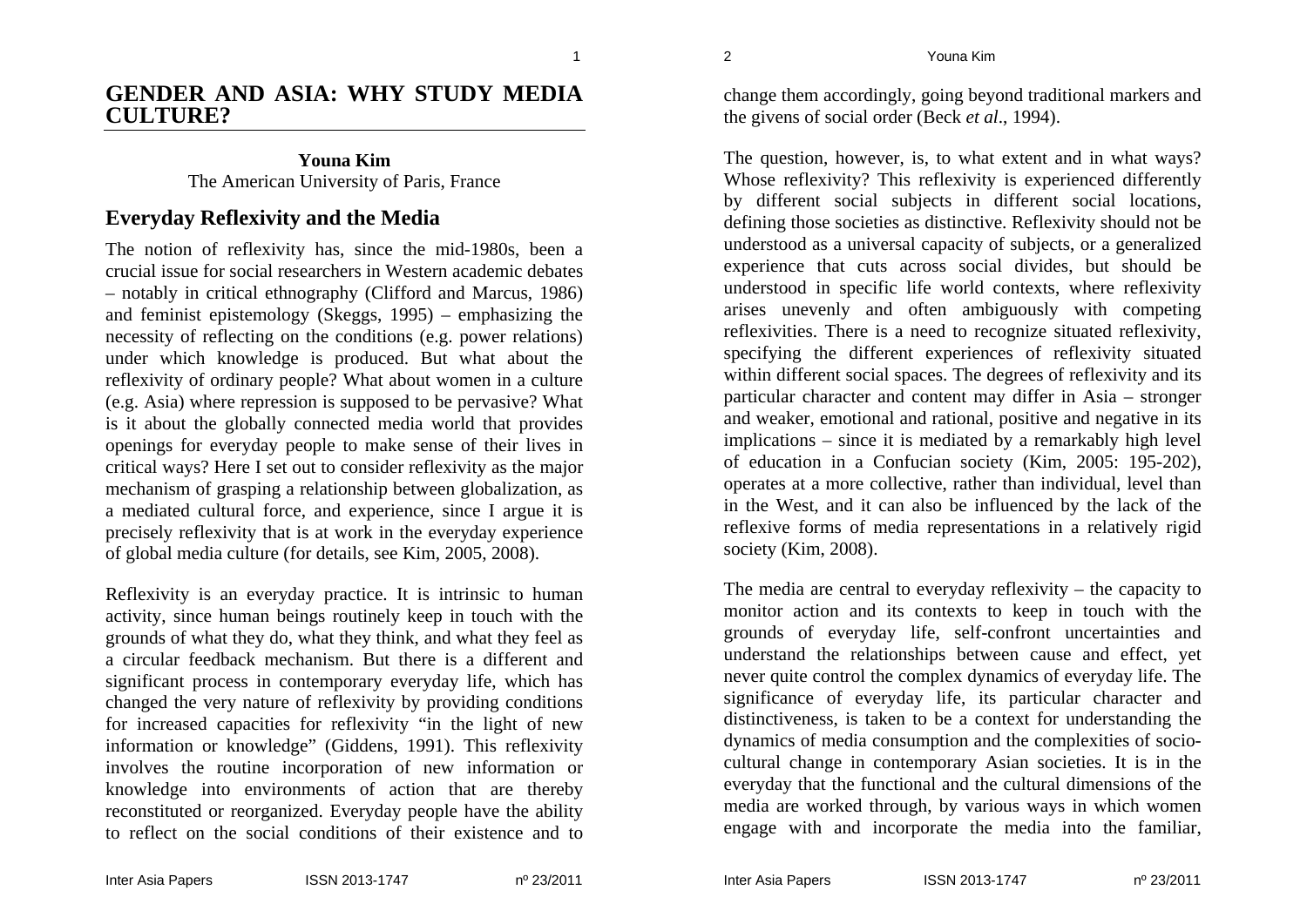ordinary and more or less secure routines of their everyday life, while constructing relationships and meanings within it (Kim, 2005, 2006).

Four dimensions, at least, can be highlighted concerning the significance of everyday life and its relationship to media consumption. First, everyday life is the domain where economic and material as well as cultural and symbolic resources are made available or not in order to engage meaningfully with the surrounding world. It is the ordinariness of the everyday where the different portions of power and resources, their presence or absence, and the significance of such difference and inequality largely determined by social structure, are most keenly felt in its invisibility. Everyday life is thus a site of struggle. The trivial and petty side of life, the humble and disappointing aspects of social praxis, the suffering and the "misery of everyday life" (Lefebvre, 1971: 35) are a battleground, in which a dialectical relationship between the dominating and the dominated is displayed in tension.

Second, however, it is also the domain of everyday life where the individual and collective capacities of people to create their own life world are realized and achieved through everyday practices, albeit with different power and resources. It is in everyday life that genuine "creations" are achieved, those creations which people produce as part of the process of becoming human; the human life world which is not defined simply by historical, ideological and political super-structures, by totality or society as a whole, but defined by this intermediate and mediating level of everyday life or the "power of everyday life" (Lefebvre, 1971: 37). Everyday life is both structured and structuring, making and remaking meaning, while acknowledging its dynamics and possibilities for transformation.

The media are among sources of the creations, the working out of significance in everyday practices. They give shape to the social and cultural environments of everyday life and provide a framework for making sense of the world; herein lies the possibility of a multitude of meanings to emerge and circulate. The circulation and movement of meaning, or mediation (Martin-Barbero, 1993), involves a constant yet dialectical transformation of meaning with consequences, whether intended or unintended, significant or insignificant. The significance of media consumption practices can be understood as a creative, dynamic and transformative process, often involving active and intended engagement.

Third, it is within the sphere of everyday life that people create and sustain their own experiences, both lived and mediated, in many different and specific ways. The media are central to contemporary everyday experience – as a mediating, not determining, process through which people constitute and reconstitute experiences in their distinctiveness within a shared, yet contested and highly differentiated social space governed by different power, resources and constraints. This often invisible and taken-for-granted category of experience should be made visible and confronted to understand how subjects are constituted as different, how they operate differently, how they contest the workings of given ideological systems; in other words, to politically rework the "project of making experience visible" (Scott, 1992). The purpose of this project is to manifest this easily ignored hidden world that has been suppressed, and to open new possibilities of the challenges of the experiences and activities in the ordinariness of the world.

Finally, it is within the sphere of everyday life where ordinary and taken-for-granted experiences and activities emerge as a significant and defining characteristic of what takes place in society as a whole, its social transformations. What takes place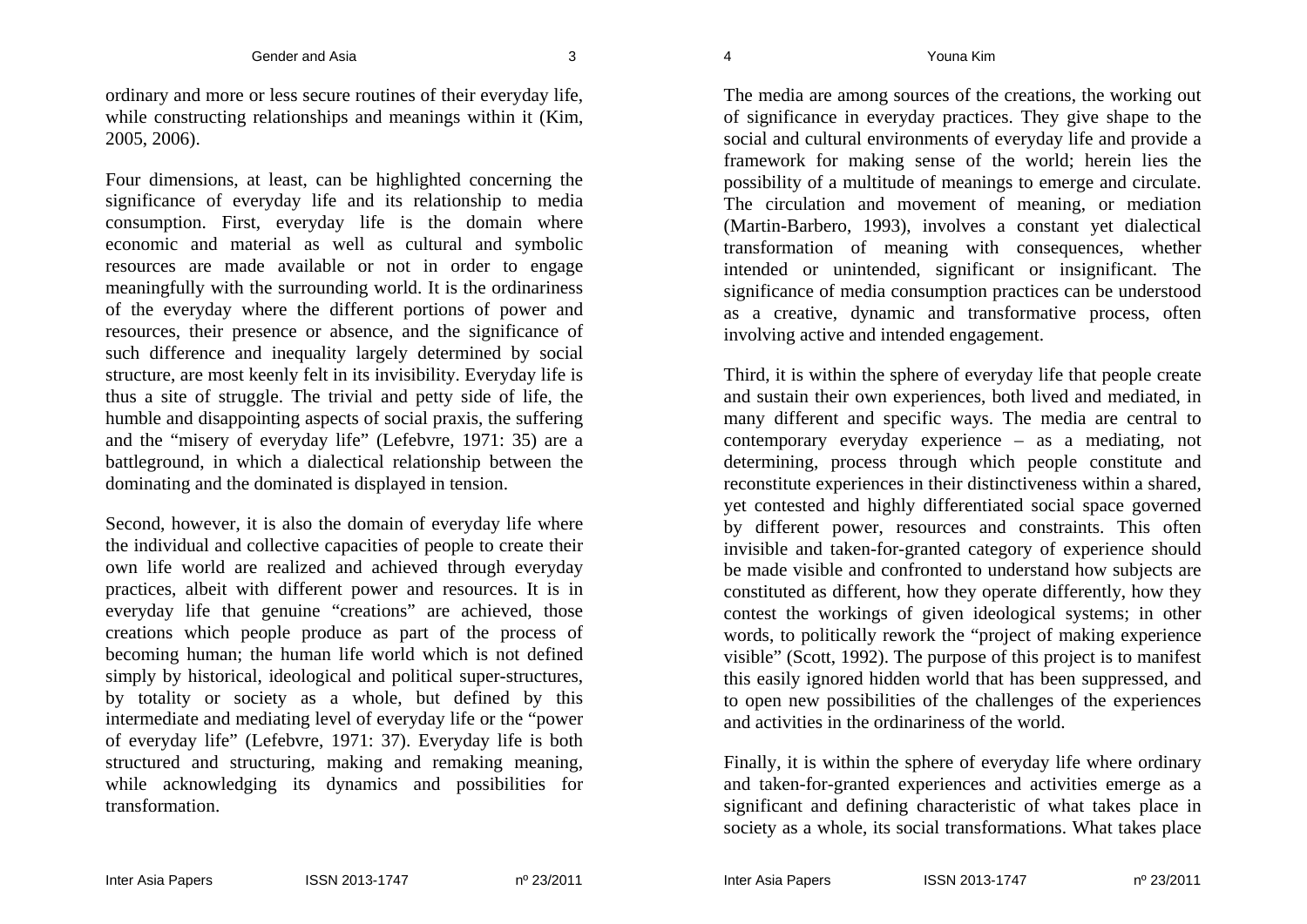in the everyday life of people within society is a crucial determinant of what makes the society as a whole, which leads to an understanding of what lies behind cultural change, the cause and consequence of this progressive, or possibly regressive, mediation of everyday life (Silverstone, 2005). To understand a contested process of cultural change and a fundamental characterization of the nature of such change, it is necessary to look at and understand what people are doing in their everyday lives and in their relationships to the media – where and how meanings are created and contested, structures are accepted and challenged, and the possibility of change emerging in that tension. Although media consumption may not lead to dramatic social or political change in the short run, and although the importance of the transformations generated by the media in the long run are problematically obscured by the attention to short-run immediate effects (Martin-Barbero, 2003), people's mundane changes, imagination and critical reflection triggered by the media and expressed in the practices of everyday life can be the basis of social constitution (Kim, 2008).

For example, the following data from my ethnographic research (Korean middle-class women in their 20s) demonstrate that reflexivity is an integral process of media talk and the women's reflection upon their self and their world is the major element of the experience of the media in everyday life (for details, see Kim, 2005, 2006).

> "English is a must for employment (in Korea). I withdrew from the university for one year and went to Australia for an English course. To brush up English now, I keep the TV on and listen to CNN, drama, movies. Who would find CNN interesting? But it's good for a listening practice. I don't find American drama interesting, but it's best for learning spoken English".

"The completion of an English course abroad is a boost on the employment resume. So many students travel to America, Canada, Europe. In this globalizing society it may sound strange if you haven't been abroad. You have to travel abroad to join the conversation".

Transnational culture today tends to be tied to the job market; it is more or less "occupational culture" (Hannerz, 1990: 243). The compulsory requirement of English in the contemporary job market means that English, as a language of global modernity and a means of making a living, has become a crucial precondition for the women's attainment of work and quest for economic independence. As a consequence, these young women go on learning and speaking English, whether they like it or hate it. English has emerged as a new form of cultural capital in globalizing modern Korea. Learning English and involving themselves with wider Western culture through travel and global television is a distinctive characteristic of the lives of young middle-class women. Their openness towards new cultural experience is increasingly self-reflexive, characterized by a search for "differences" rather than universalities. What is common to this experience is a "learning of the self" that is reflexively interpreted and understood by a contrast between imagined (Western) freedom and practical (Korean) constraints. The following extract illustrates what they mean by Western free lifestyles, and its details reveal some of the constraints on being free in Korean society:

> "In *Friends* (an American comedy drama), they often get together in the coffee shop and chat sitting comfortably on the sofa. None of them seem to worry about life or work. Everyday life is just ha-ha-ho-ho happy and simple. They don't seem to have a nice job, yet life is jolly. The long blond works in the coffee shop as a waitress. The tall stupid woman sings stupid songs. Did they go to university? Probably they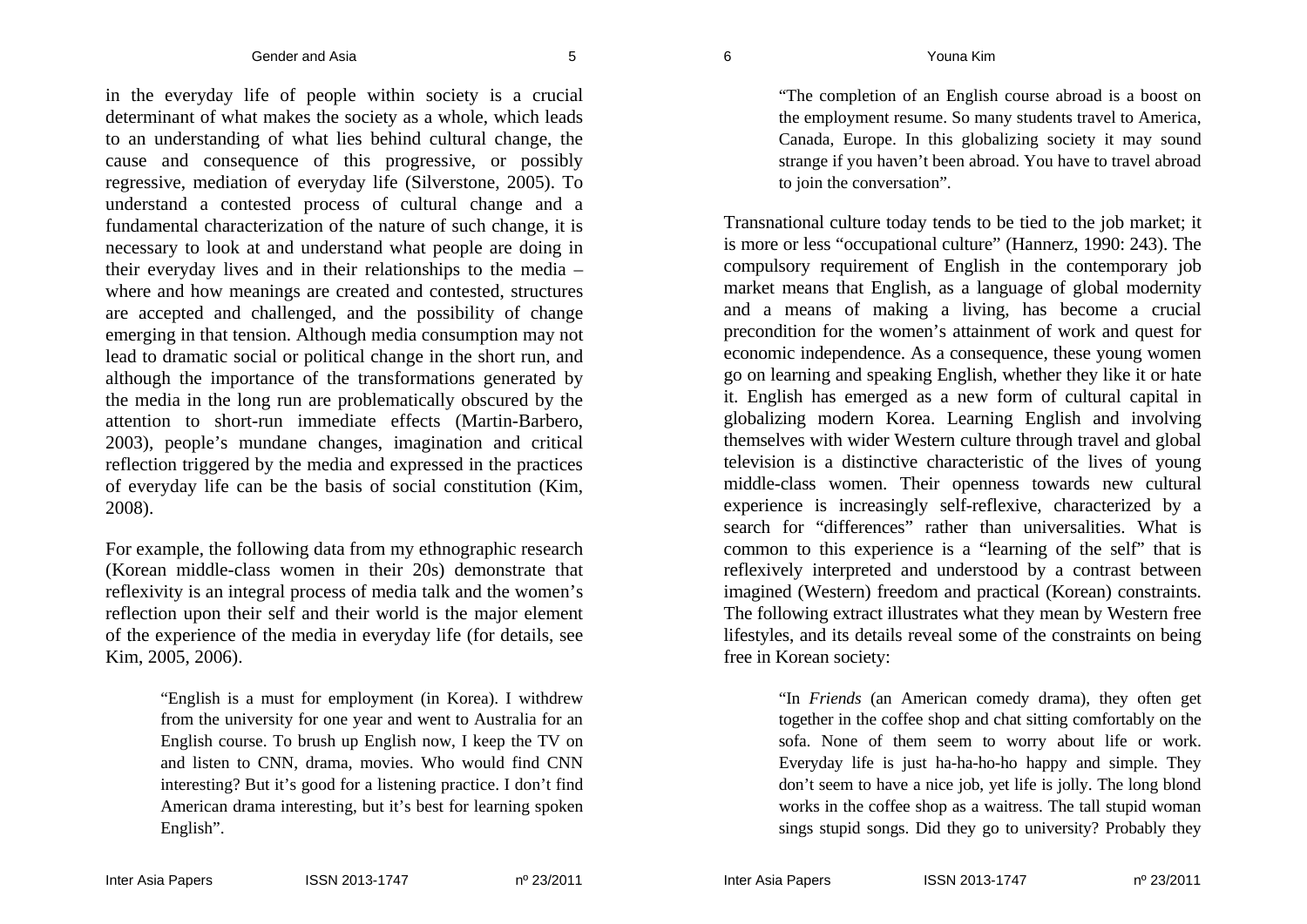did, they don't look smart though. In Korean society, if we are a university graduate and work in a coffee shop, people will think of us as a total loser. Not to mention parents' fury, "Have I sent you to university to see you work in a coffee shop?" None of their parents seem to compel, "Quit fooling around, get married and settle down!" In their culture it seems OK to fool around and enjoy a life. Because nobody interferes in their life. I like such free social atmosphere".

This manifests the media's great capacity for evoking reflexivity in an endless chain of referentiality, intersected with the microcosm of everyday life. In the context of new cultural experiences, Korean ways of life and traditional norms are interrogated and criticized. Young middle-class women commonly criticize Korean gender models and appropriate forms of behaviour predicated on rigidly defined matrimonial roles, middle-class family expectations and direct parental control. On the other hand, they derive new interpretations of life through the Western image of free lifestyles. Significantly, their yearning for Western freedom is crystallizing around the meaning of "individualization" that is fundamentally incompatible with traditional family values:

> "I like Western people's free individualistic life. They are making their own life, while we are making life for others".

> "I hate the (Korean) car commercial. It's so stupid – "My husband wanted to remodel the kitchen for me, but I wanted to get him a new car instead. For my husband's confidence". Then, the husband drives a car and the wife happily leans on his shoulder. I hate that commercial. I would earn money on my own, change the kitchen on my own, and drive my own car!"

By imagining different ways of living and being through the reflexive experience of the media, these young women struggle to invent a more self-responsible, self-determined, "emancipatory life politics" (Giddens, 1991: 214), a politics of self-actualization, which is no longer obligatory and embedded in traditional gendered roles. It is a struggle to break free from the fixities of social rules, norms and expectations to discover a new self: "How should I live?" "What do I want in life?" This search for a new identity is played out in the midst of transcultural experience, in heightened awareness of thoughts and feelings. The intensified self-reflexivity signals a deliberately hopeful movement, a transformative quest for individualization.

#### **Female Individualization and the Media**

To what extent do women have control over their lives? How do the media intersect with imagining different lives for women? The troubling signs of female individualization as intersected with everyday media culture have become a new arena of anxiety for women in contemporary Asia (for details, see Kim, 2010, 2012). Signs of female individualization have been proliferating as a defining feature of contemporary modes of identity, albeit untenable and ambivalent, within the discursive regime of self – embodied in regulatory practices in society where individualism is not placed at the heart of its culture. Arguably, the media are central to the signs of emergent cultures of female individualization producing the alternative social, cultural and symbolic relations women wish to live within and define the kind of self they wish to become. Seeming suggestions of individualization are encountered, mediated through popular media imaginaries that are present and often intentionally used as resources for reflexivity and self-imagining. This also provides a condition for an increased awareness of cultural differences and of women's own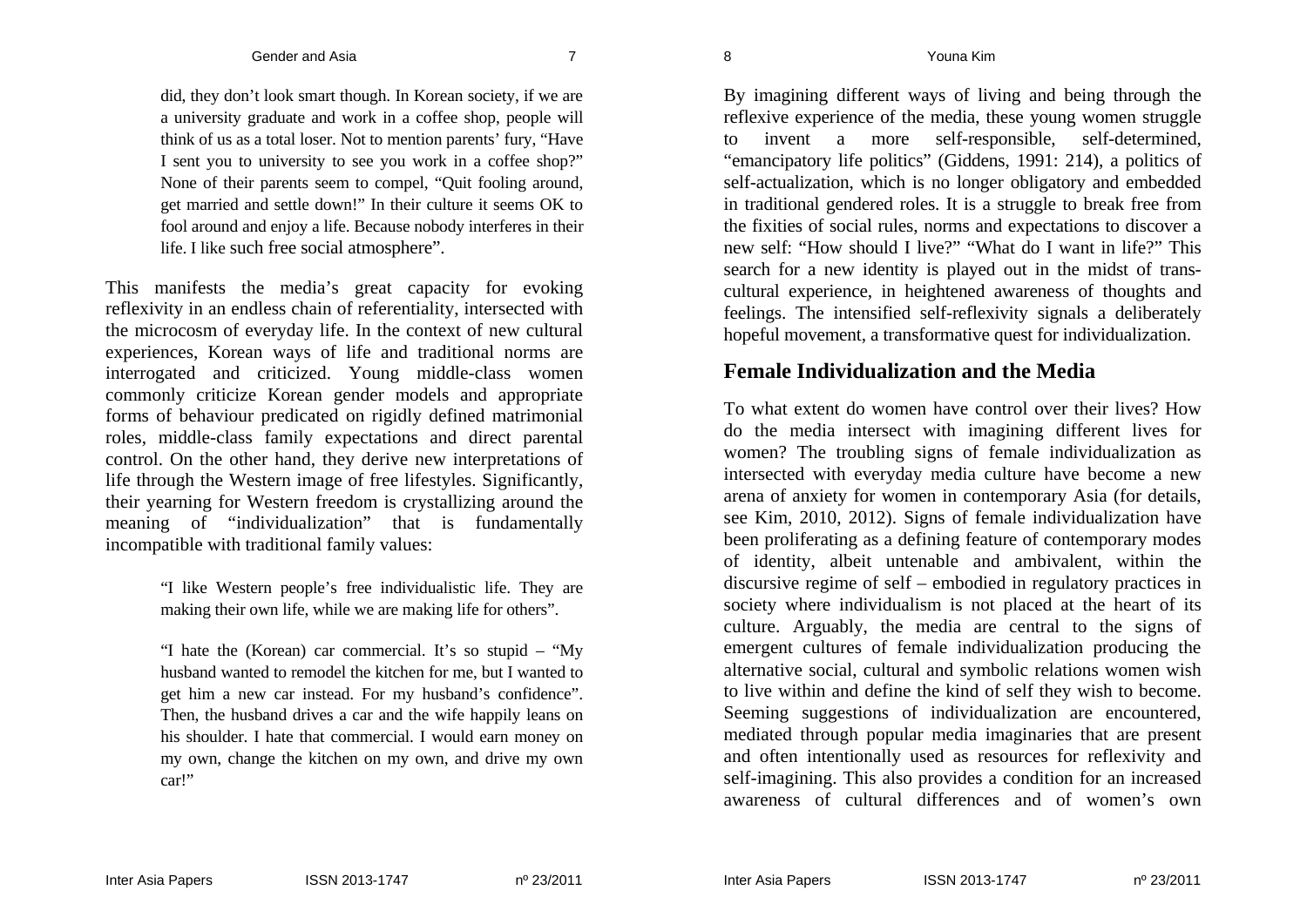positions in relation to global Others, new symbolic objects of identification and contestation.

From the 1980s onward, women in Asia have gained higher levels of education and the commensurate expectations have become a driving motor in the women's aspirations for work, economic power, independence, freedom and self-fulfilment. However, women often experience gendered labour market inequity setting limits on patterns of participation, women's socio-economic position on the margins of work systems, and thus the illusion of the language of choice that the new capacities of education appear to promise. The enlargement of choice can be particularly illusory for women in contemporary Asia, where gendered socio-economic and cultural conditions persist and continue to structure labour market outcomes and lifestyles.

For example, in contemporary Korea, 95.3% of women go to high school and 63% of the women go on to higher education. High school education in Japan has also reached equal levels for men (96.0%) and women (96.7%), and 45.3% of the women advance to higher education (for details, see Kim, 2012). Young women in urban China, who were born in the era of the single-child policy with the emphasis on individual success, become the focus of parental expectations and the products of a fiercely competitive education system, in which gender difference is not recognized. There is greater gender equality in education and the expansion of educational opportunities for urban middle-class women; therefore, gender inequality is often thought to be diminished or non-existent at the educational level of the urban middle class.

Despite the impressive level of higher education in Korea, only 46.7% of female university graduates are employed, mostly in traditional female tracks, non-managerial and secretarial

positions in small firms. A wage differential of 76% compared to male wages gives Korean women little economic security. Japanese women in full-time employment earn only 65% of male wages, far from being economically rewarding or emotionally fulfilling. Japan's male-dominated labor system divides recruits into "career track position" and "general clerical work", with 80% of women being hired in the second category. The perception of education has become "consumption", a thing to be consumed by Japanese women without any expectations as to the consequences. Middle-class women in urban China have to compete for jobs in a postsocialist context, in which gender difference, officially denied in their school years, seems "suddenly very pronounced".

Increasingly, educated women are choosing to invest their resources into their career, rather than into marriage and family. The average age of marriage for Japanese women increased from 24.5 in 1975 to 28.5 in 2008, making Japan one of the latest-marrying populations in the world. Non-marriage for women has become common in many urban areas of East Asia (Jones, 2005). The total fertility rate for Asia as a whole dropped from approximately 6 children per woman in the period 1950-1955 to approximately 2.7 children per woman by 1995-2000 (Chan and Yeoh, 2002). Low fertility countries are characterized by low gender equity, robust marriage institution and strong familism (Suzuki, 2008). Korea, a typical case, shows one of the world's lowest birth rates, 1.15 (KWDI, 2009), as a growing number of women delay marriage/family life in pursuit of employment and self-actualization. Amid these transformations, divorce rates have increased, although in some countries more radically and more quickly than in others. The Korean divorce rate has rapidly increased from 5.8% in 1980, to 11.1% in 1990, 16.8% in 1995, 33% in 2000, and almost 50% today (KWDI, 2009). Since the 1990s the divorce rate in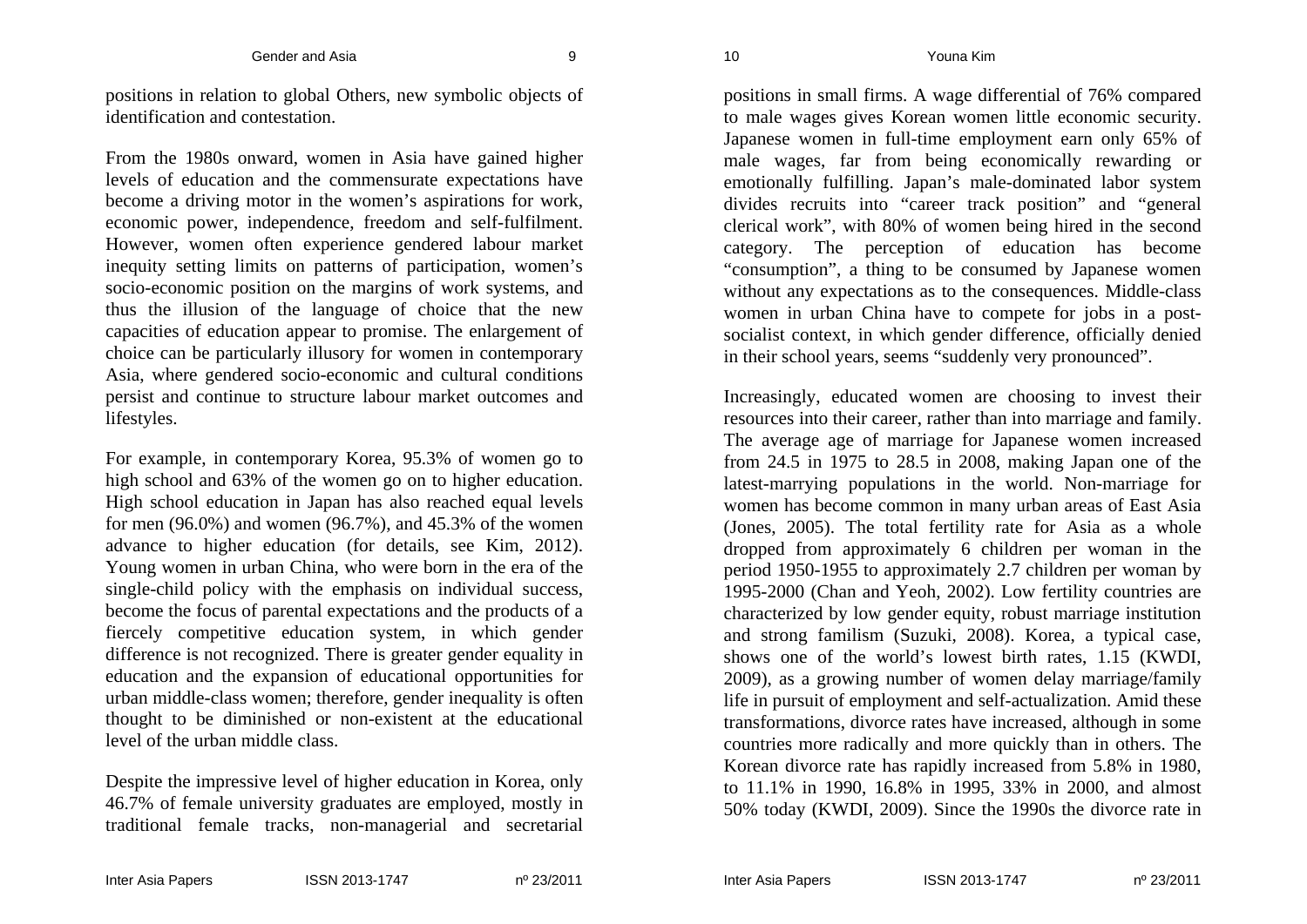China has increased quickly in urban cities, Beijing (39%) and Shanghai (38%) today (*Sina*, 2010).

The rise of female individualization, albeit complex and often contradictory, has been reflected in, and enabled by, the gendered socio-economic change as discussed above – higher levels of educational attainment than ever before, labor market participation, delayed marriage and non-marriage, declining fertility, increasing divorce rates and family break-down. These indicators of family-at-risk represent visible and provisional, if not permanent, cases of individualization. The social transformations in many parts of contemporary urban Asia appear to engender similar trends and consequences of individualization, which is notably linked to Western/European social theory in the processes of second modernity (Beck, 1992) or liquid modernity (Bauman, 2001) of post-traditional society (Giddens, 1991).

The notion of individualization in Western theory of reflexive modernization is seen as an ongoing shift from a traditional gender role-oriented, collective, normal biography to a labor market-steered, elective, do-it-yourself biography, or an extended, Others-related, reflexive project of self. Women are now released from traditional gender roles, and find themselves forced to build up a "life of their own" by way of the labor market, training and mobility (Beck and Beck-Gernsheim, 2002). Confronted with a plurality of choices, individuals' life politics is organized around an increasingly reflexive and calculable mode of thinking to colonize the future with some degree of success (Giddens, 1991). At the heart of life politics lie enterprising agents, who strategically plan, avidly selfmonitor and manage a life of their own. Crucially, this do-ityourself biography is planed around labor market freedom in a neo-liberal economy emphasizing the importance of a flexible labor market and competition (Beck, 1992). This tends to

intensify the fluidity of human relationships not only at work but also at home, including intimate relationships (Bauman, 2001). With the rise of post-familial families, the individual is becoming the basic unit of social reproduction. Family members form an elective relationship or a permanent do-ityourself project, shifting from traditional expectations of "being there for others" to contemporary notions of "living one's own life" as a free and independent individual (Beck and Beck-Gernsheim, 2002).

What does it mean to be a free and independent individual in Asian societies today? There is no doubt that, with higher educational attainment and assumed empowerment, women in Asia are seeking to plan a life of their own with a greater capacity for the reflexive project of self. It is the educational achievement that engenders a fundamental shift towards the choice of individualization departing from a normative female biography. The language of choice obscures the ongoing existence of gender inequalities, the highly exclusionary and regulatory function of the labor market in structuring the opportunities and identities available to women. Enduring inequalities in the labor market intimately linked to family and care work further impede the logics and possibilities of female individualization. The neo-liberal idea of the market, individualized, subject is ultimately an economically viable and single individual unfettered by family and care work. Surely, women in contemporary Asia still take much more responsibility for the unpaid work of family care than men, not necessarily being released from gender fates or moving towards more equal, flexible and democratic relationships between women and men, and within families (Kim, 2012).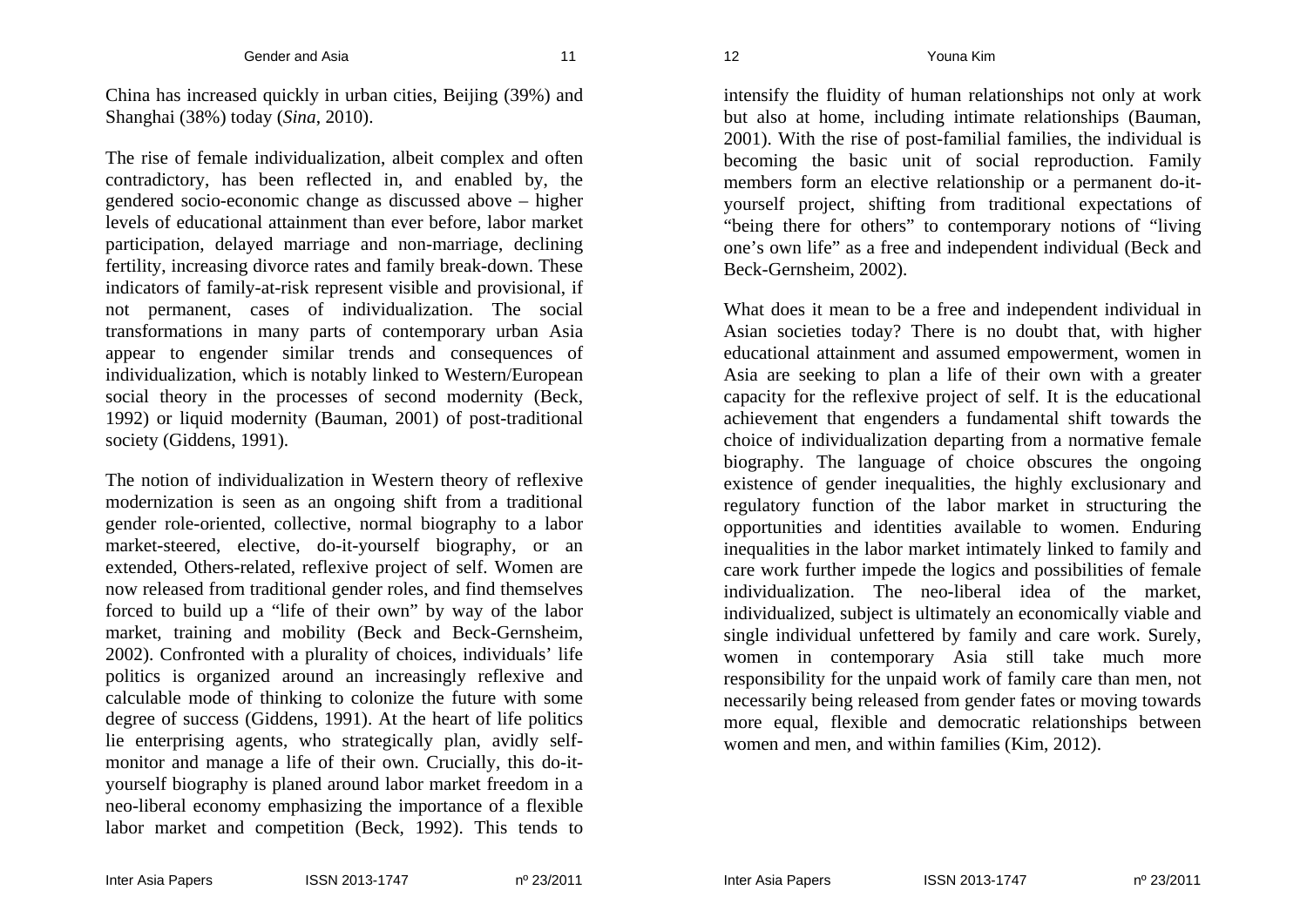capitalist consumerism particularly on the part of women who are increasingly tied to global cultural Others. As a new cultural phenomenon, imagined individualization propelled by everyday media culture opens up new spaces for the pluralization of lifestyles, freedom and the imagined democratization of work opportunities, with the emphasis on self-realization as opposed to traditional values of self-sacrifice.

In Korea, Japan and China, the attainment of higher education does not necessarily increase women's work opportunities and the subsequent role of work in developing individualization; yet, multiple ways of imagining such a possibility are widely available in mediated cultural domains (for details, see Kim, 2010, 2012). Currently proliferating in various forms across the Asian media landscape, lifestyle TV is promoting models of individualized femininity and enterprising modes of selfhood, but within structural constraints and gendered social and economic inequities. A huge influx of Western fashion magazines into the urban centers of Asia has offered shifting conceptions of female identity, as reflected on the Chinese versions of Western magazines, *Cosmopolitan*, *Elle* and *Marie Claire*. It is this continual intersection of local cultural space with the transnational flows of media culture in which refashioned modern women reflect on a future different from their mothers' lives of self-sacrifice, and develop a halfimagined future ("maybe one day") characterized by selfactualization, career success and a consumer lifestyle.

The media, not only the global cultural force but also the national and local mediation, can be understood as a key cultural mechanism creating the emergence of precarious individualized identities in Asia. On one hand, the media's growing emphasis on individualization and lifestyle choices, as well as a process of reflexivity at work, apparently signifies detraditionalization, individual autonomy and emancipation from

What does individualization mean in the context of the family? Changes in family structure and size in China, for example, have led to the rising importance of the individual in family life, and to a process of the "individualization of the family" that is mostly reflected in the weakening of the bonds between the family and the larger kinship/community organization (Yan, 2009). Despite the lack of a culturally embedded democracy and a welfare system, a growing individualization has been registered in the rising expectations for individual freedom, choice and individuality (Hansen and Svarverud, 2010). Nevertheless, traditional external constraints on marriage and family, the hetero-normative expectation of marriage by 30 in East Asia, have not progressively disappeared. The family, not the individual, is still the basic unit of social reproduction in Asia. Individualization, or family-oriented individualization, encompasses a much more complex and delicate, culture-bound balance between individual and family, whose values and practices differ significantly from the individualizing trend of the West (Kim, 2012).

The unresolved identity of individualization, as addressed above, serves as a necessary context within which I consider the role of the media, the troubling signs of female individualization as intersected with popular media culture in everyday life. Transnational flows of the media have emerged in globalizing Asia with a seeming emphasis on individualization and new heterogeneous choices within a neoliberal capitalist culture of freedom. One of the most important resources for individualization is the availability of a variety of media cultural materials, from which one can choose in order to create a life of one's own, or a do-it-yourself biography as an enterprising agent, although this does not necessarily lead to an unfettered self-creation in the world. The transnational media appear to resist patriarchal institutional structures in order to encourage the intertwined trends of individualization and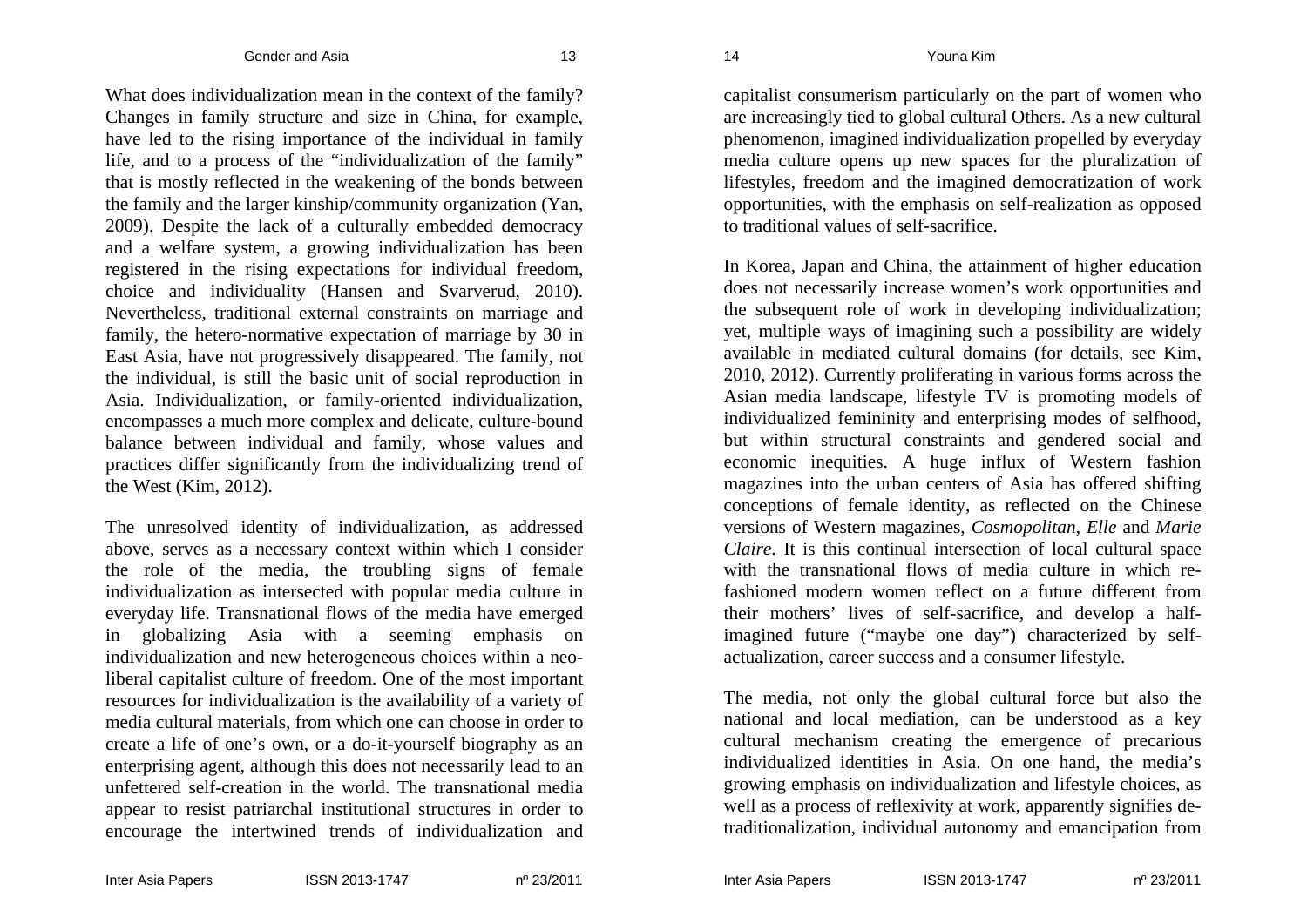oppressive traditional social forms, including the conventional family and gendered self. New ways of conducting life and constructing the self with changing expectations and relations between men and women are playfully signified in the various images, symbols and narratives of popular media culture that appear to weaken the determining influence of gender and represent imagined empowerment through the detraditionalization of the private and public spheres. On the other hand, there are also emerging forms of re-traditionalization, new models of cultural continuity and re-integration replacing ongoing rupture, and the symbolic production of regulative forms of social control over the lives of individuals, and women in particular. The pulls of regulative traditions still operate in

the competing regime of signifiers, of dialectical relations between gender, work, sexuality and family that are being reconstituted in ambiguous and sometimes contradictory ways that simultaneously de-traditionalize and re-traditionalize contemporary female subject formation.

Women's social roles in some parts of Asia have undergone a rapid transformation from the traditional image of the "good wife and wise mother" to the career women working and playing for pleasure. The Japanese popular media have historically pushed the boundaries of social acceptability with increasingly unconventional content, from women's magazines with a "sex special" to TV programs advising women about pornographic videos and even love hotels they may enjoy. However, women's shifting relationships with the media and the contradictory images of women's bodies are often represented as both the protectors of traditions and as consumers for pleasure. Women are invited to feel empowered and modernized through the liberalized consumption, while at the same time dutifully maintaining their traditional role as mothers in the family. Fashion, beauty and luxuries become signifiers of independence and hard work, the markers of a life

of one's own, but also they need to portray a traditional, "soft and gentle" femininity. Popular media discourses seemingly produce new models for the empowerment and freedom of women, yet simulateneously continue to deepen gender inequality and existing social oppression by re-stabilizing and regulating the gendered self.

This indicates the complex and often contradictory status of female individualization, regulated and confined but also challenging and contesting at the intersection with popular media culture in everyday life, its imagined modes of selfactualization but also new forms of social control operating in an expanded world of mediation. Mediated experience heightens reflexive awareness of the deeply embedded aspects of identities given by social structural locations, and also provokes confusion or anxiety over the construction of new individualized identity projects and intended effects on life politics. Amid the proliferation of the media, the seeming pluralization of choices in life and the deepening of the self, ongoing identity work is struggled for by women, who create the expressive possibilities for identity transformation but may also face considerable difficulties, may still not know which way they are going, or may potentially suffer from unintended consequences (Kim, 2012).

#### **Transnational Mobility and the Media**

The limitations and contradictions of female individualization within the key parameters are continually salient, yet unresolved, giving rise to transnational mobility as a temporary resolution and a form of defection from an expected normative biography (for details, see Kim, 2010, 2011). Women are travelling out of Korea, Japan and China for very different reasons than those that sent them into diaspora only 20 years ago. From the mid-1980s onward there has been a rising trend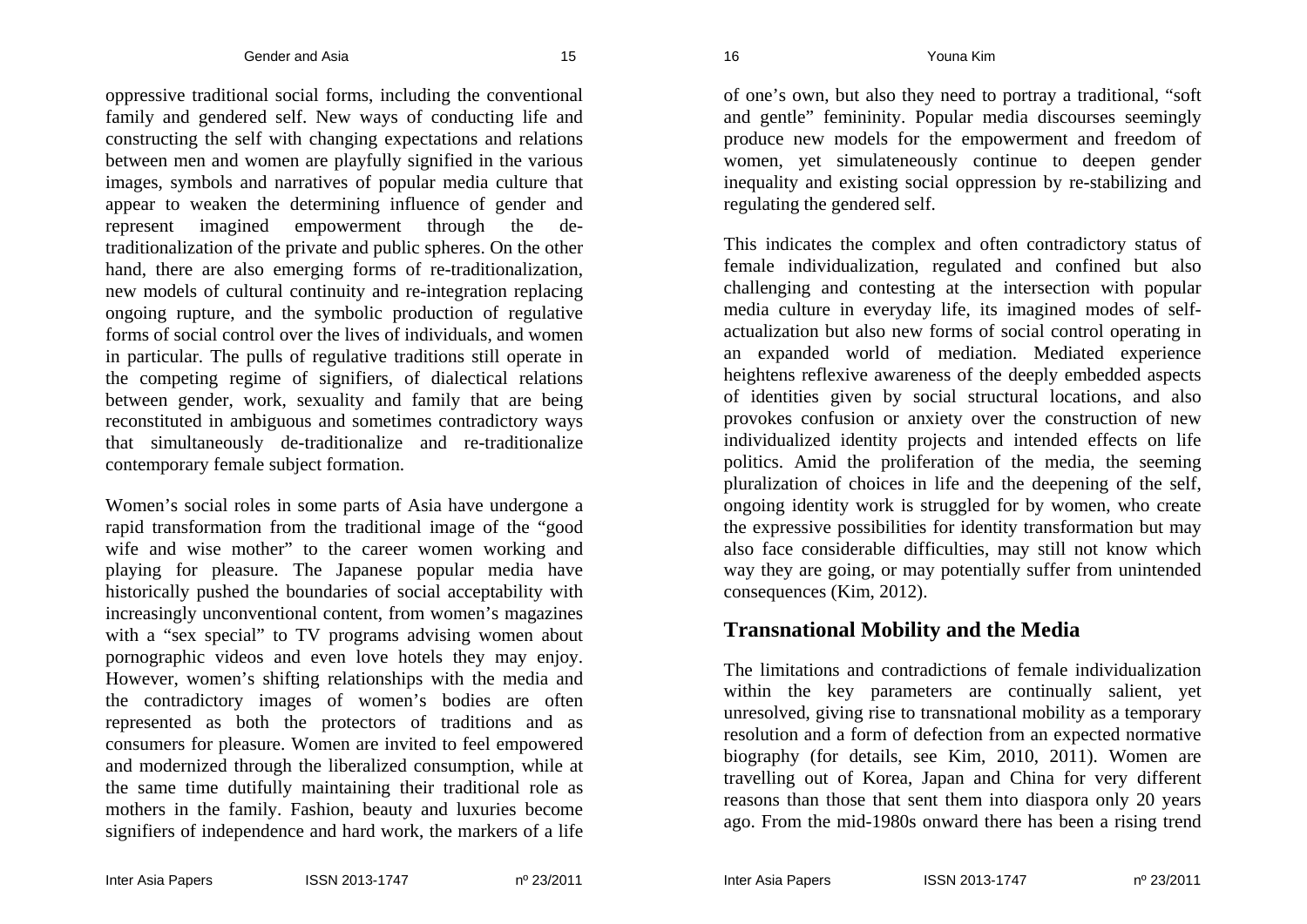of women leaving their country to experience life overseas either as tourists or students, eventually surpassing the number of men engaging in foreign travel. Now, 80% of Japanese people studying abroad are women (Kelsky, 2001; Ono and Piper, 2004), an estimated 60% of Koreans studying abroad are women, and more than half of the Chinese entering higher education overseas are women (HESA, 2006; IIE, 2006). These new generations of women, who depart from the usual track of marriage, are markers of contemporary transnational mobility, constituting a new kind of diaspora, a "knowledge diaspora". Why do women move? How do the media play a role in this migration process?

The disjuncture between higher educational attainment and labor market inequity prevents the chances of individualization, yet simultaneously generates the individualized, choice-based narratives that women tend to construct in talking about an imagined future of individualization. Despite the paradoxical outcomes and anxieties of where women actually stand regarding a move towards individualization, multiple ways of imagining such a possibility are widely available in mediated cultural domains with proliferating resources for the mobilization of self. The women's desire to move is constituted by the contradictory socio-economic relations, as well as by the cultural-symbolic forms by which everyday life is lived out, rethought and re-articulated in its intersection with the emergence of precarious individualized identities.

For example, the following data from my ethnographic research (Korean, Japanese and Chinese women in their 20s and early 30s) demonstrate that transnational mobility is frequently figured in their imagination of the West through the everyday media (for details, see Kim, 2010, 2011).

"My job might be OK, my life might be OK compared to my mother's (in Korea). But I didn't feel happy, couldn't be satisfied with just that! I have bigger desires… The more I got to know bigger things through the media, the more I thought about them".

"This (Korean drama) showed beautiful scenery of Cambridge and London where they met while studying. It's a typical romance, an illusion made by TV. But I wanted to believe that could happen. Life would feel different there… I imagined myself and anticipated to go".

Young Korean women appear to have more choices and capacities in life, higher education and better material provisions compared to past generations, yet this does not necessarily translate into greater happiness. Expectations of satisfaction have risen, affected by what other people have or an insatiable endless desire to have, which occurs by the intrusion of cultural Others through the media and has the consequence of causing both rising expectations and rising frustrations. The construction of an autonomous illusion ("I wanted to believe that could happen"), the ability to create an illusion which is known to be false but felt to be true, suggests that the knowing individual creates the existence for herself in her imagination, as both actor and audience in her own drama, thereby obtaining pleasure "constructs a more realistic anticipation of those events yet to come" (Campbell, 1987). Considerable meaning is gained, not merely from the illusion, but from "imagining that illusion as actuality" mobilizing the self towards a hoped-for-future.

> "Japanese women's magazines showed photo essays about experiences of travelling and living abroad, which inspired me a lot… A 30-year-old TV announcer quit her job because old women are not considered suitable for that job in Japan.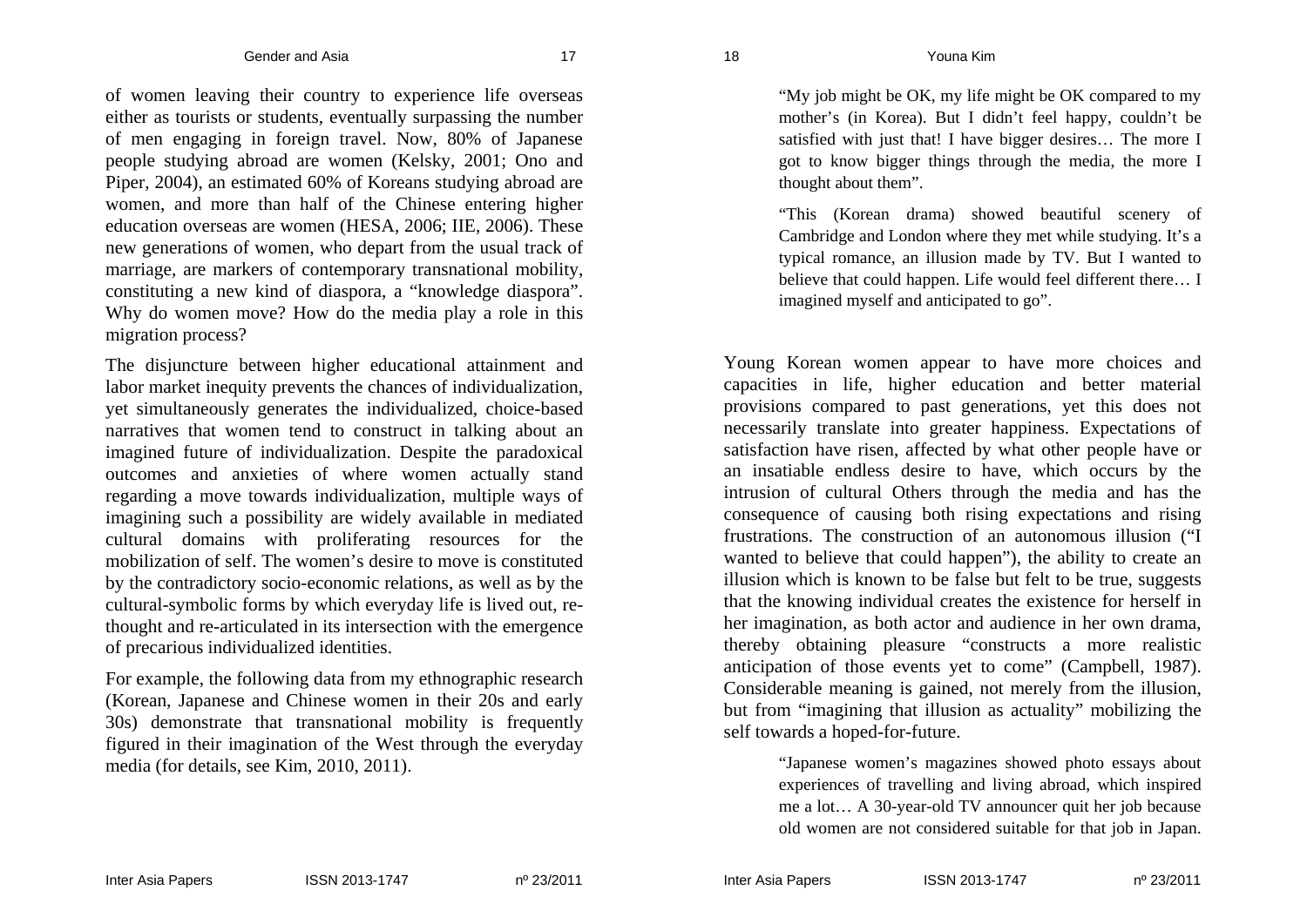Her job was replaced by a younger woman. So she moved to Paris to study… Her photo essay shows, Paris is beautiful! The beautiful illusion arouses such a good feeling that you want to be there".

"So sick and tired of office work (in Japan), one day I decided to do nothing and watched this film *Noting Hill*. Romance, freedom, laughter, London parks are so green! I felt, go there! It makes you feel something good can happen there... You know that is an illusion but you want to believe that illusion and go".

The aestheticization and romanticization of Western cities is known to be false but felt to be true or suggestive of possibility, "something good can happen there". A general awareness of the link between media consumption and physical displacement exists in the Japanese women's emotional investment in the media at a level of utopian sensibility. It is intertwined with good feelings the media embody and evoke; "utopian feelings of possibility" (Dyer, 1992) acting as temporary answers to the specific inadequacies of society and showing what solutions feel like. The media certainly construct an illusion or an image of something better that women's day-to-day lives do not provide. But it is the intelligently detectable illusion that is put to work by the knowing individuals with intentionality of knowledge: "You know that is an illusion but you want to believe that illusion and go".

> "Life in China is so competitive, crowded and stressful. People work so hard, try to survive and win in competitive society... Bus is so crowded that you have to squeeze in. There is no space for your self. I started the everyday with this crowded bus… A bus ride in the West seemed fun, pleasant (on TV), people easily got on and got off. Wouldn't it be nice to live in that environment? I saw this empty bus on

TV a long time ago but still remember… Here, London bus is not crowded, most of time I can sit down and think. There is a space for thinking about my self".

20 Youna Kim

This mediated experience can powerfully create and allow a space for the self to emerge in the fluidities of transnational imagination, while engaging with a newly found curiosity and a search for a new self that can be played out and actualized. Different ways to conceive the self are emerging in more individualist terms marked by an outward-looking reflexivity. Contemporary Chinese female identities are being shaped by cultural consumption within mediated transnational networks, thus complicating an understanding of women's position within, and as belonging to, the nation (Ferry, 2003). Women have been subject to different imaginary social spaces which enable them to reflect upon their lived experiences within the multiple and competing regimes of identification, expanding potentialities for self-invention that the divergent cultural experiences give rise to and mobilize.

#### **Conclusion: Why Study Media Culture?**

It should be importantly recognized that this increased reflexivity is not only the outcome of education, but also significantly the consequence of the proliferation of sites of mediated experience offering wider contexts of knowledge and images concerning different discourses outside local networks of experience. The media are not the only contributor to the process of reflexivity, but the degree of the media's contribution depends on what other sources of reflexivity might or might not be available and who can access and utilize them as meaningful resources. When other sources such as psychotherapy and self-help expertise are not readily available in the actual circumstances of day-to-day life, the transnational media can be appropriated for self-analysis in light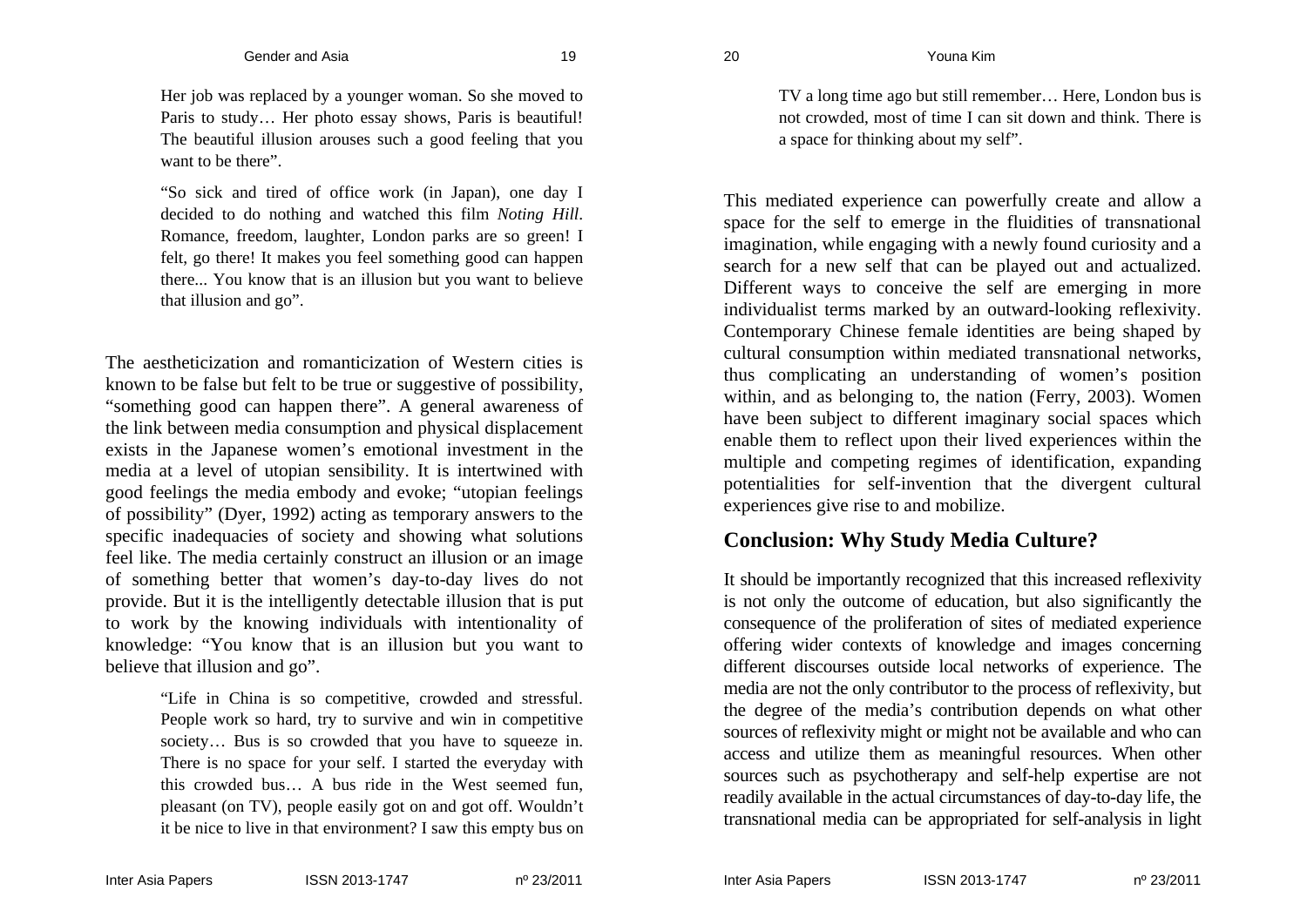of issues of gender, social institutions and existential anxiety to better deal with the culture of everyday life. It simply cannot be assumed any more that information or knowledge from books is the best or main route to everyday reflexivity in today's primarily visual, media-dominated cultures. It is not just media's ubiquity in everyday life, but its unique and plausibly powerful capacity to affect the meaning making of everyday life experience, its capacity to trigger a heightened reflexive awareness of the world, which is arguably a key cultural dynamics and challenge.

Television, now available on the Internet, has become not just the site where such reflexivity takes place, but actually provides the specific terms and forms of everyday talk and practice in the light of incoming knowledge. Often, when local media productions largely fail to respond to the changing socio-economic status and desire of women in a transitional society of Asia, it is global television that is instead appropriated for making contact with the diverse formations of culture (also see Kim, 2007). It is via the increased exposure to global Others and reflexive capacities that ordinary women make sense of life conditions which differ from their own and come to critically question the taken-for-granted social order. Significantly, what is emerging here is the problematization of society itself, the increasing awareness of its structural rigidity and discontents as well as the interrogatory attitude towards the surrounding world. Engagement with the media constitutes a heightened awareness vis-à-vis gender, sexuality, class, social mobility and so on – not only the familiar form of "national differences" but many "different forms of cultural difference" (Pieterse, 2004: 41).

Subordinate women, unsatisfied with gendered inequalities and constraints, may find fulfillment through media cultural consumption practices, the often trivialized yet becomingsignificant developments for the culturally specific ways in which individualization and de-traditionalization are imagined and searched for. The mediated experience can have the effect of transforming women's sense of self, of the world beyond and their imagined place in it, while mobilizing the sedimented alwaysalready orientation towards displacement. Media culture is clearly one of the new, mundane and prime sites in which self-reflexivity is operating continuously, and some knowing self-monitoring subjects are more likely than others to be reflexive about gender relations, inequalities and oppression within the larger context of the mediated world. The often intended consequences of everyday media consumption on the part of women – not only deriving pleasure and gratification but also gaining routine access to alternative forms of knowledge – contribute to the increasing likelihood of a habitual reflexivity, and moreover, a transnational reflexivity, through which the self can be regularly examined, rethought and re-defined, even if not always discursively accomplished. Such changes in awareness, knowledge and the questioning attitude towards the world may not always lead to social transformation in a short run, but new possibilities may arise from this heightened capacity for critical reflection and questioning. This evolving reflexive project is not just a direct cause-and-effect in the speed of social and cultural change but an increasingly insistent and intense process of mediation (Kim, 2005, 2008, 2011, 2012).

#### **References**

Bauman, Zygmunt (2001) *The Individualized Society*. Cambridge: Polity.

Beck, Ulrich (1992) *Risk Society: Towards a New Modernity*. London: Sage.

Beck, Ulrich and Beck-Gernsheim, Elisabeth (2002) *Individualization*. London: Sage.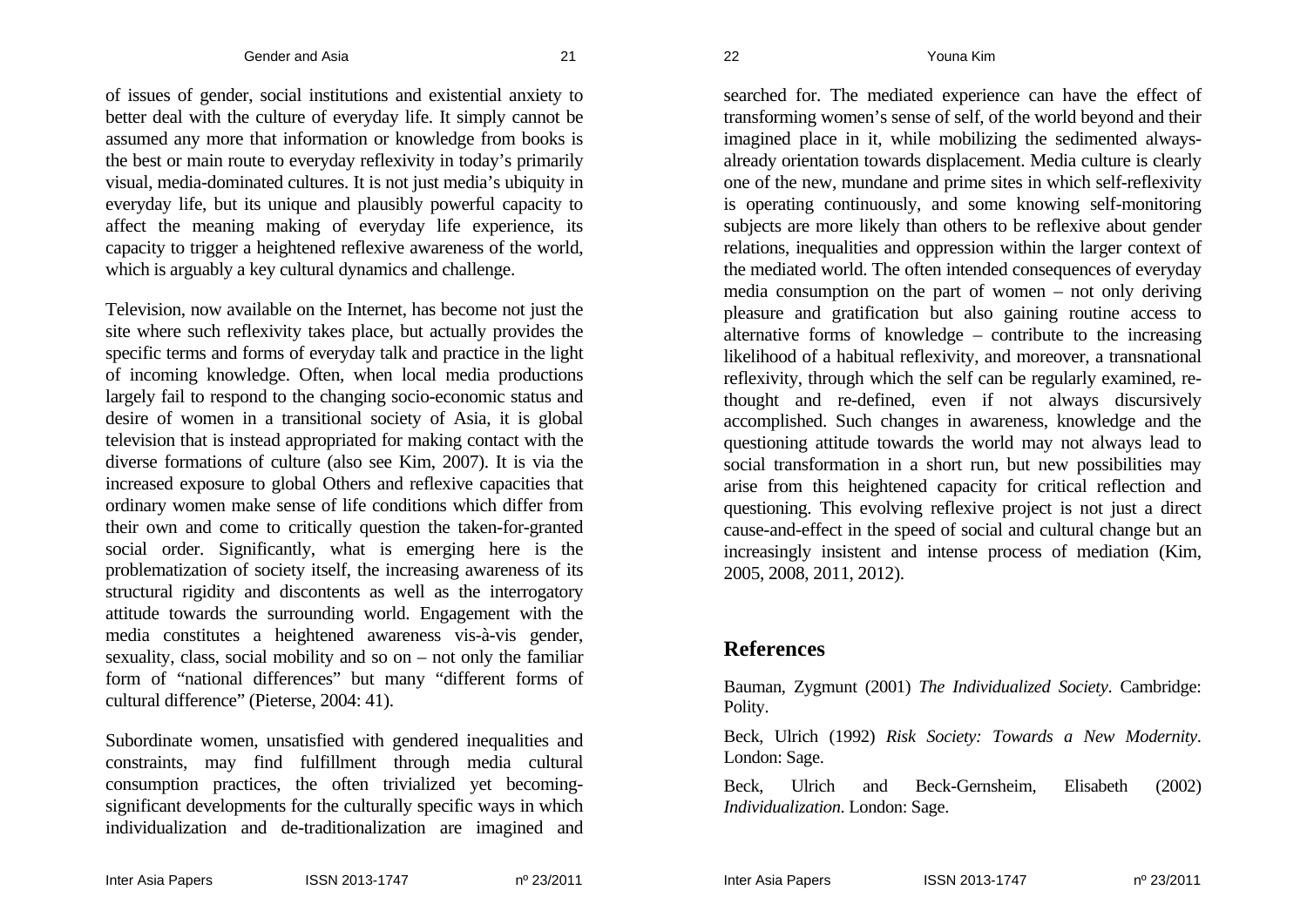Beck, Ulrich, Giddens, Anthony and Lash, Scott (1994) *Reflexive Modernization: Politics, Tradition and Aesthetics in the Modern Social Order*. Cambridge: Polity.

Campbell, Colin (1987) *The Romantic Ethic and the Spirit of Modern Consumerism*. Oxford: Blackwell.

Chan, Angelique and Yeoh, Brenda (2002) "Gender, Family and Fertility in Asia", *Asia-Pacific Population Journal*, 17 (2): 5-10.

Clifford, James and Marcus, George (1986) *Writing Culture: The Poetics and Politics of Ethnography*. Berkeley: University of California Press.

Dyer, Richard (1992) *Only Entertainment*. New York: Routledge.

Ferry, Megan (2003) "Advertising, Consumerism and Nostalgia for the New Woman in Contemporary China", *Continuum*, 17 (3): 277- 290.

Giddens, Anthony (1991) *Modernity and Self-identity: Self and Society in the Late Modern Age*. Cambridge: Polity.

Hannerz, Ulf (1990) "Cosmopolitans and Locals in World Culture", in Mike Featherstone, ed., *Global Culture: Nationalism, Globalization and Modernity*. London: Sage.

Hansen, Mette and Svarverud, Rune (2010) *iChina: The Rise of the Individual in Modern Chinese Society*. NIAS Press.

HESA (Higher Education Statistics Agency) (2006) Data from http://www.hesa.ac.uk

IIE (Institute of International Education) (2006) Open Doors Annual Data, URL: http://opendoors.iienetwork.org

Jones, Gavin (2005) "The Flight from Marriage in South-East and East Asia", *Journal of Comparative Family Studies*, 36.

Kelsky, Karen (2001) *Women on the Verge: Japanese Women, Western Dreams*. Durham: Duke University Press.

Kim, Youna (2005) *Women, Television and Everyday Life in Korea: Journeys of Hope*. London and New York: Routledge.

Kim, Youna (2005) "Experiencing Globalization: Global TV, Reflexivity and the Lives of Young Korean Women", *International Journal of Cultural Studies*, 8 (4): 445-463.

Kim, Youna (2006) "The Body, TV Talk and Emotion: Methodological Reflections", *Cultural Studies / Critical Methodologies*, 6 (2): 226-244.

Kim, Youna (2006) "How TV Mediates the Husband-Wife Relationship: A Korean Generation / Class / Emotion Analysis", *Feminist Media Studies*, 6 (2): 126-143.

Kim, Youna (2007) "The Rising East Asian 'Wave': Korean Media Go Global", in Daya Thussu, ed., *Media on the Move: Global Flow and Contra Flow*. London and New York: Routledge.

Kim, Youna (2008) *Media Consumption and Everyday Life in Asia*. London and New York: Routledge.

Kim, Youna (2010) "Female Individualization?: Transnational Mobility and Media Consumption of Asian Women", *Media, Culture & Society*, 32 (1): 25-43.

Kim, Youna (2011) *Transnational Migration, Media and Identity of Asian Women: Diasporic Daughters*. London and New York: Routledge.

Kim, Youna (2012) *Women and the Media in Asia: The Precarious Self.* London and New York: Palgrave Macmillan.

KWDI (Korean Women's Development Institute) (2009) Documents and Databases, URL: http://www2.kwdi.re.kr

Lefebvre, Henri (1971) *Everyday Life in the Modern World*. London: Penguin.

Martin-Barbero, Jesus (1993) *Communication, Culture and Hegemony: From the Media to Mediations*. London: Sage.

Martin-Barbero, Jesus (2003) "Cultural Change: The Perception of the Media and the Mediation of its Images", *Television & New Media*, 4 (1): 85-106.